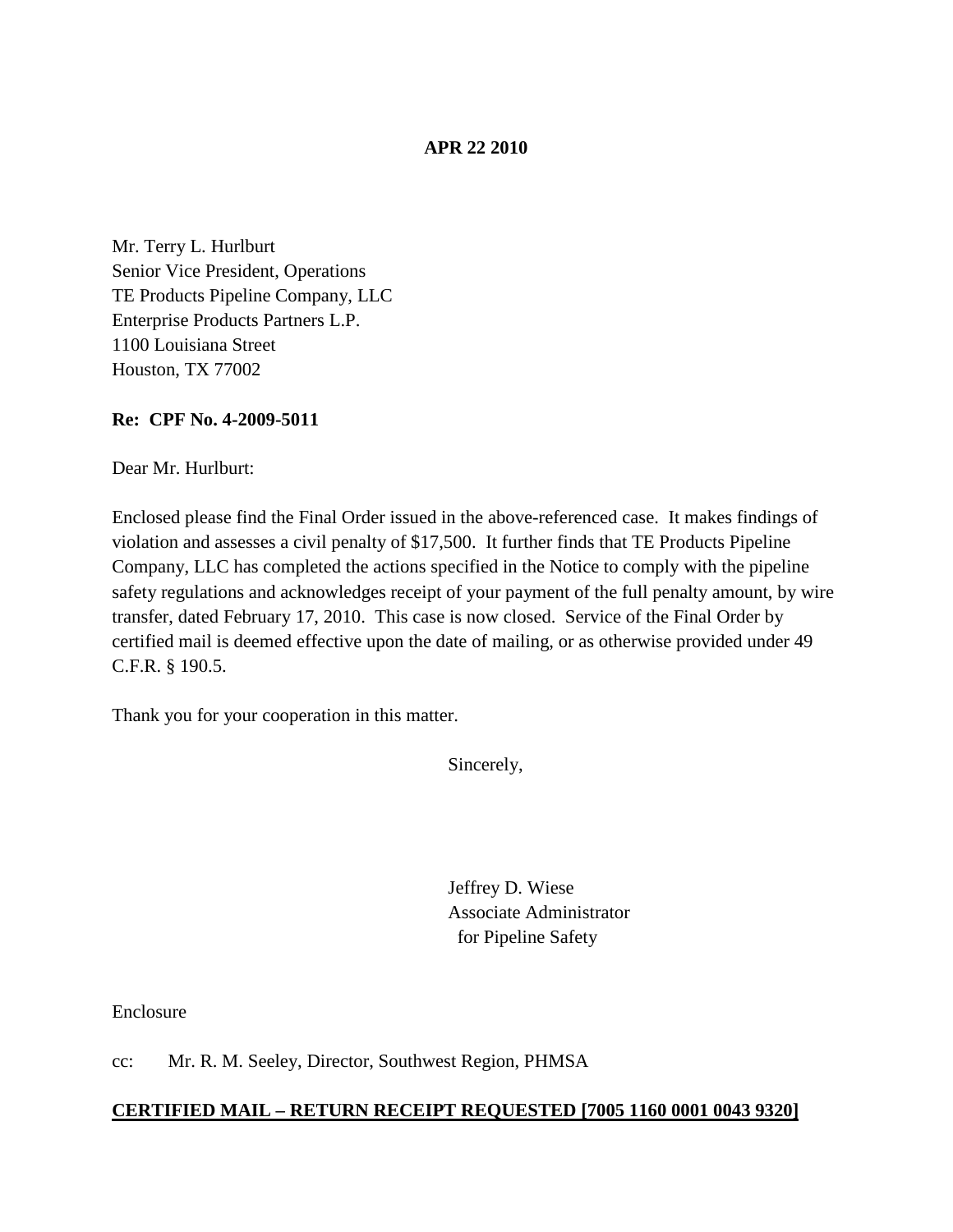# **U.S. DEPARTMENT OF TRANSPORTATION PIPELINE AND HAZARDOUS MATERIALS SAFETY ADMINISTRATION OFFICE OF PIPELINE SAFETY WASHINGTON, D.C. 20590**

| In the Matter of                   |  |
|------------------------------------|--|
| TE Products Pipeline Company, LLC, |  |
| Respondent.                        |  |

**\_\_\_\_\_\_\_\_\_\_\_\_\_\_\_\_\_\_\_\_\_\_\_\_\_\_\_\_\_\_\_\_\_\_\_\_)**

**\_\_\_\_\_\_\_\_\_\_\_\_\_\_\_\_\_\_\_\_\_\_\_\_\_\_\_\_\_\_\_\_\_\_\_\_**

**TE Products Pipeline Company, LLC, ) CPF No. 4-2009-5011**

## **FINAL ORDER**

Pursuant to 49 U.S.C. § 60117, a representative of the Pipeline and Hazardous Materials Safety Administration (PHMSA), Office of Pipeline Safety (OPS), conducted an investigation of a pipeline accident that occurred on November 18, 2007, at TE Products Pipeline Company, LLC's (TEPPCO or Respondent) Egypt Pump Station near Walnut Ridge, Arkansas. TEPPCO, a subsidiary of Enterprise Products Partners L.P., operates approximately 4,500 miles of interstate pipelines that transport refined petroleum products and highly volatile liquids in the South and Midwest.

As a result of the inspection, the Director, Southwest Region, OPS (Director), issued to TEPPCO, by letter dated December 1, 2009, a Notice of Probable Violation, Proposed Civil Penalty, and Proposed Compliance Order (Notice). In accordance with 49 C.F.R. § 190.207, the Notice proposed finding that Respondent had committed two violations of 49 C.F.R. § 195.402 and proposed assessing the company a civil penalty of \$17,500 for one of those violations. The Notice also proposed ordering Respondent to take certain measures to correct the other alleged violation.

TEPPCO failed to respond within 30 days of receipt of service of the Notice. Such failure to respond constitutes a waiver of Respondent's right to contest the allegations in the Notice and authorizes the entry of this Final Order.<sup>[1](#page-1-0)</sup> On February 17, 2010, Respondent submitted a wire transfer in the amount of the proposed civil penalty (\$17,500). Payment of the penalty serves to close this case with prejudice to Respondent.<sup>[2](#page-1-1)</sup>

<span id="page-1-0"></span> $\frac{1}{1}$  $\frac{1}{9}$  § 190.209(c).

<span id="page-1-1"></span><sup>&</sup>lt;sup>2</sup> § 190.209(a)(1).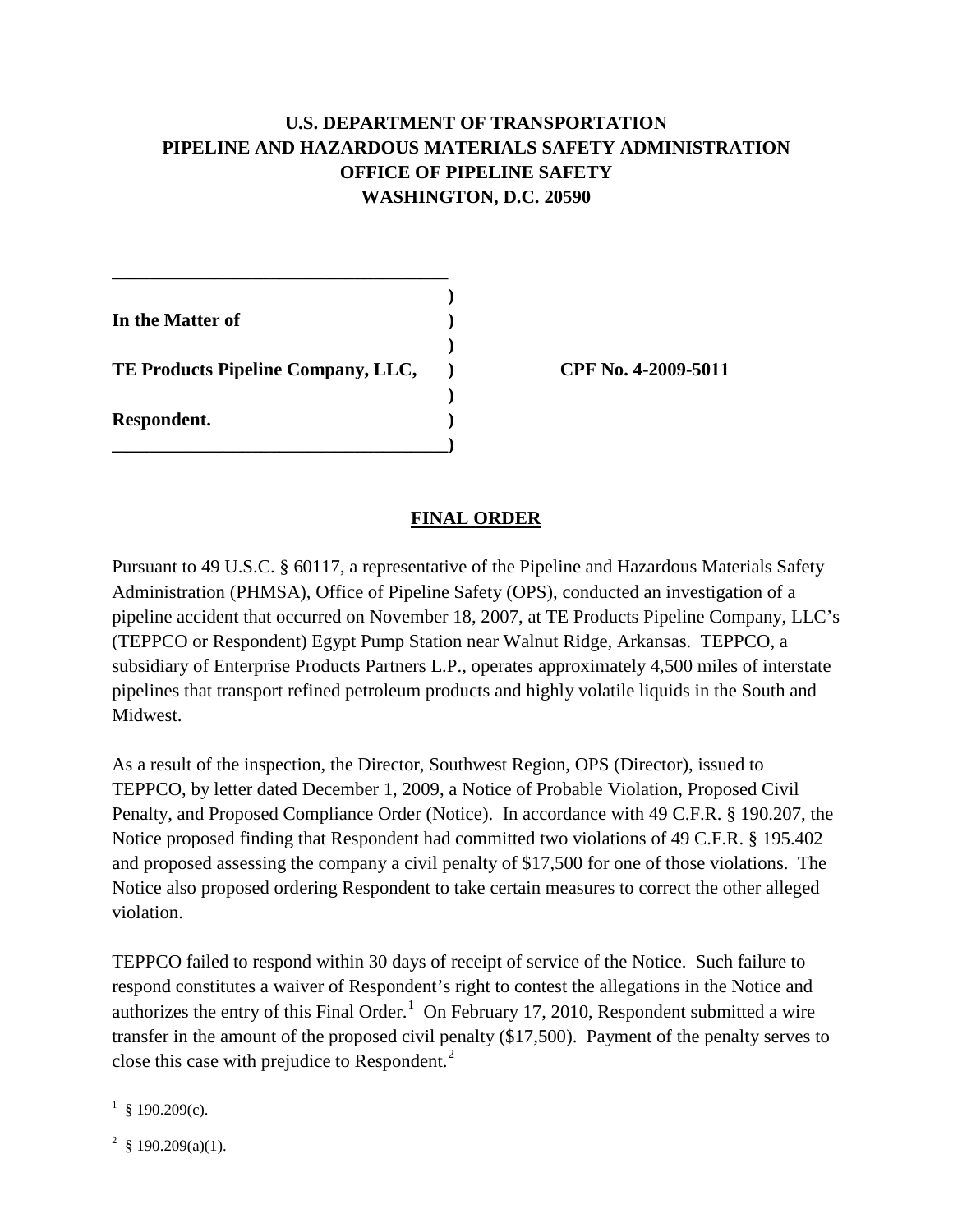#### **FINDINGS OF VIOLATION**

TEPPCO has waived its right to contest the allegations in the Notice that it violated 49 C.F.R. Part 195, as follows:

**Item 1:** The Notice alleged that Respondent violated 49 C.F.R. § 195.402(a), which states:

## **§ 195.402 Procedural manual for operations, maintenance, and emergencies.**

(a) *General.* Each operator shall prepare and follow for each pipeline system a manual of written procedures for conducting normal operations and maintenance activities and handling abnormal operations and emergencies . . . .

The Notice alleged that Respondent violated § 195.402(a) by failing to have and follow written procedures for maintaining the chain of custody for components suspected to be involved in a pipeline accident or release. Following a pipeline accident on November 18, 2007, Respondent lost a valve suspected to be involved in an accident, and therefore was unable to perform requisite laboratory testing on the component. Accordingly, based upon a review of all of the evidence, I find that Respondent violated 49 C.F.R. § 195.402(a) by failing to have and follow written procedures for maintaining the chain of custody for components suspected to be involved in a pipeline accident or release.

**Item 2:** The Notice alleged that Respondent violated 49 C.F.R. § 195.402(c)(5), which states:

## **§ 195.402 Procedural manual for operations, maintenance, and emergencies.**

 $(a)$ ...

(c) *Maintenance and normal operations.* The manual required by paragraph (a) of this section must include procedures for the following to provide safety during maintenance and normal operations . . .

(5) Analyzing pipeline accidents to determine their causes.

The Notice alleged that Respondent violated  $\S 195.402(c)(5)$  by failing to follow its written procedures for analyzing pipeline accidents to determine their causes. Specifically, Respondent failed to follow its Procedure E-400, "Investigation of Failures," which required that the company maintain and test any materials involved in a failure or accident. Respondent failed to maintain or test a suspect valve involved in a pipeline accident on November 18, 2007. Accordingly, based upon a review of all of the evidence, I find that Respondent violated 49 C.F.R. § 195.402(c)(5) by failing to follow its written procedures for analyzing pipeline accidents to determine their causes.